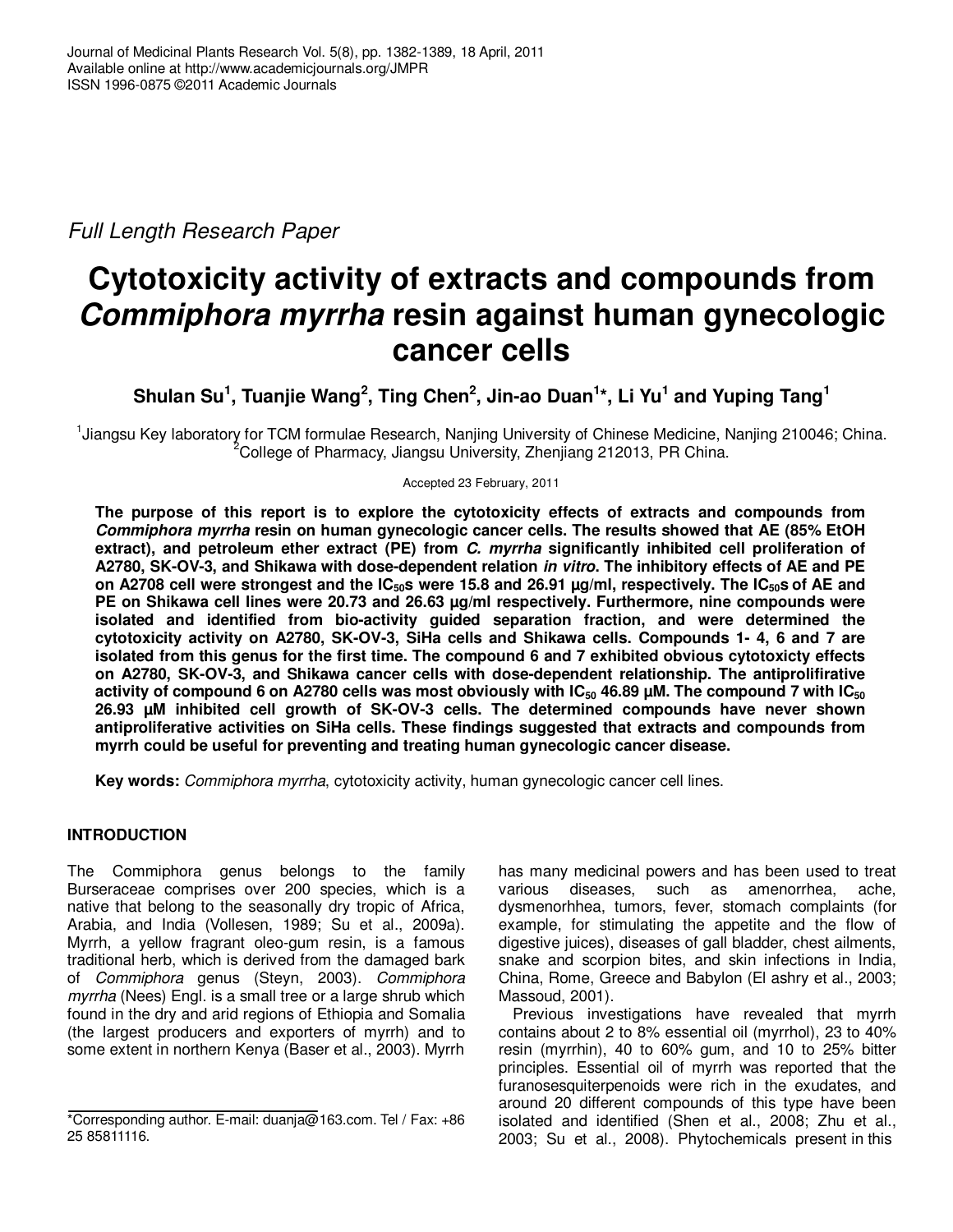plant investigated previously and resulted in a series of metabolites including terpenoids, steroids, flavonoids, lignans, carbohydrates, and long chain aliphatic alcohol derivatives isolated and identified from Commiphora species (Shen et al., 2007; Hanus et al., 2005; EI Ashry et al., 2003). These secondary metabolites and crude extracts of the Commiphora species exhibited diverse biological activities, such as cytotoxic, anesthetic, antiinflammatory, and antimicrobial effects, and so on (Lukas et al., 2005; Nomicos, 2007; Omar, 2005; Massoud et al., 2004; Avlessi et al., 2005). During our previous studies, we discovered that the extract of myrrh exhibited significant antidysmenorrheic activity (Wang, et al., 2009) and inhibition on isolated uterus contraction and aromatase inhibitory activity (Su et al., 2008), and as well as protection of HUVEC damage induced by  $H_2O_2$  (Su et al., 2009b) .

Recent years, the researchers are paying more attention to the anticancer field of myrrh (Ji et al., 2008; Wu et al., 2009; Li et al., 2009). The effects of two novel oxygenated bisabolane-type sesquiterpenes isolated from Commiphora discoidetum on tumor cell line SMMC-7721 were investigated. The cytotoxicity of myrrh oil to human gingival fibroblasts and epithelial cells were measured (Tiptona et al., 2003). However, the activity against on human gynecologic cancer cell lines and their active components of myrrh have been lacking relatively.

The aim of this present study was to evaluate the cytotoxicity effects on human gynecologic cancer cell lines with the extracts from C. myrrha (Nees) Engl. Furthermore, nine compounds were obtained and identified through bio-guided separation from active extract, and part compounds were determined the cytotoxicity activity on human ovarian cancer cell lines A2780, SK-OV-3, cervical carcinoma cell line SiHa, and endometrial carcinoma cell line Shikawa.

## **MATERIALS AND METHODS**

## **Collection of plant material**

Myrrh was purchased from commercial market in Nanjing city of China. It is thought that, the resin used in this study was collected from Guangdong, China, in April, 2007 and traded in the market as myrrh resin. And identified as resin derived from *Commiphora* myrrha (Nees) Engl. by Prof. Jin-ao Duan (Department of Chinese Medicine, Nanjing University of Chinese Medicine, Nanjing, in China). A voucher specimen (No. NJUTCM - 20070726) was deposited at the Herbarium of the Jiangsu Key laboratory for TCM formulae Research, Nanjing University of Chinese Medicine, R.P. China.

#### **Preparation of the extracts and isolation of compounds from C. myrrha resin**

The dried resin  $(5.0 \text{ kg})$  of C. myrrha was crushed and then extracted with 85% EtOH (2 x 50 L) under reflux for 2 h in duplicate, and the solvent was removed under reduced pressure. The residue (AE) (900 g) was dissolved in hot water and partitioned with

petroleum ether, EtOAc, and n-BuOH (5 x 2.5 L, 1 day each), respectively. Successively, the petroleum ether fraction (PE) (113.5 g), EtOAc fraction (EE) (240 g), n-BuOH (BE) (180 g) and the water extract (WE) (60 g) were obtained to assay the cytotoxicity activities. PE was shown to be active in the cytotoxicity assays of against A2780, SK-OV-3, SiHa, and Shikawa and EE were shown analgesic activity in our previous studies. Then PE (100.0 g) and EE (200.0 g) were submitted to a series of separations by silica gel (300 to 400 mesh) column (5 x 100 cm) chromatography to afford compounds 1 (100 mg), 2 (1600 mg), 3 (100 mg), 4 (200 mg), 5 (50 mg), 6 (100 mg), 7 (300 mg), 8 (100 mg) and 9 (100 mg).

## **Cell culture**

Human ovarian cancer cells (designated A2780 and SK-OV-3), cervical carcinoma cells (designated SiHa), and endometrial carcinoma cells (designated Shikawa) were provided by Nanjing Keygen Biotech (Co., Ltd. Nanjing, China). Cells were routinely cultured in RMPI 1640 medium (Gibco, Grand Island, NY, USA), DMEM medium (Gibco), McCoy's 5A medium (SIGMA Chemical Co.,St. Louis, MO, USA), supplemented with 10% (v/v) newborn calf serum (Hangzhou Sijiqing Biological Engineering Material Co., Ltd.) (Termed the growth medium) at 37°C in a humidified atmosphere of  $5\%$  CO<sub>2</sub> in incubator. Cultures were dissociated with 0.25% trypsin in phosphate buffered (pH 7.2~7.4) saline (PBS) (Gibco).

## **Instrumentation and reagents**

Laminar flow clean bench (Model: SW-CJ-1FD) was purchased by Suzhou Purification Equipment (Co., Ltd., China);  $XD-101$   $CO<sub>2</sub>$ incubator (Sanyo Denki Co. Ltd., America); Microplate Reader (model NO. 550 Serial NO. 16971) obtained from Bio-Rad Laboratories. All the reagents for extraction and isolation are analytical purity. MTT was obtained from Amresco (Co., Ltd., USA); DMSO (Amresco, USA); Paclitaxel injection (NO. 080502) was obtained from Haiyao Pharmaceutical (Co., Ltd., Hainan, China).

## **Cytotoxicity activity assay**

Cytotoxicity activity was determined by the ability of the cells to metabolically reduce the tetrazolium salt, 3-[4, 5-dimethylthiazol-2 yl]-2, 5-diphenyl tetrazolium bromide (MTT), to a purple formazan dye. This is a sensitive (detecting as few as  $10^4$  viable cells / ml) and accurate test, with color development strongly correlating with cell numbers. It is widely used as a measure of cytotoxicity (Twentyman et al., 1987; Wei et al., 2009). Briefly, individual cells were made into a concentration of  $5 \times 10^4$  cells/ml cell suspension. The 96-well plates (Costar, Co., Ltd., Beijing, China) were seeded with 100 µl cell suspension (  $5 \times 10^3$  cells per well) and incubated overnight at 37 $\degree$ C in a humidified atmosphere of 5% CO<sub>2</sub> in incubator.

The drugs were diluted with completed medium to the desired concentration, then added into 96-well plates with 100 µl per well. At the same time, negative control group, solvent control group, positive control group were set up for the experiments. The processed 96-well plates were incubated 72 h at 37°C in a humidified atmosphere of  $5\%$  CO<sub>2</sub> in incubator.

The processed 96-well plates were treated with 20 µl of MTT (5 mg/ml), and incubated for a further 4 h in incubator. The growth medium was then removed and dissolved in DMSO (150 µl per cell). Shake the plates gently for 10 min and make the mixture blending. The cells were treated for 72 h, after which they were incubated with MTT reagents and the absorbance read at 490 nm. Growth inhibition rate was obtained as percentage over the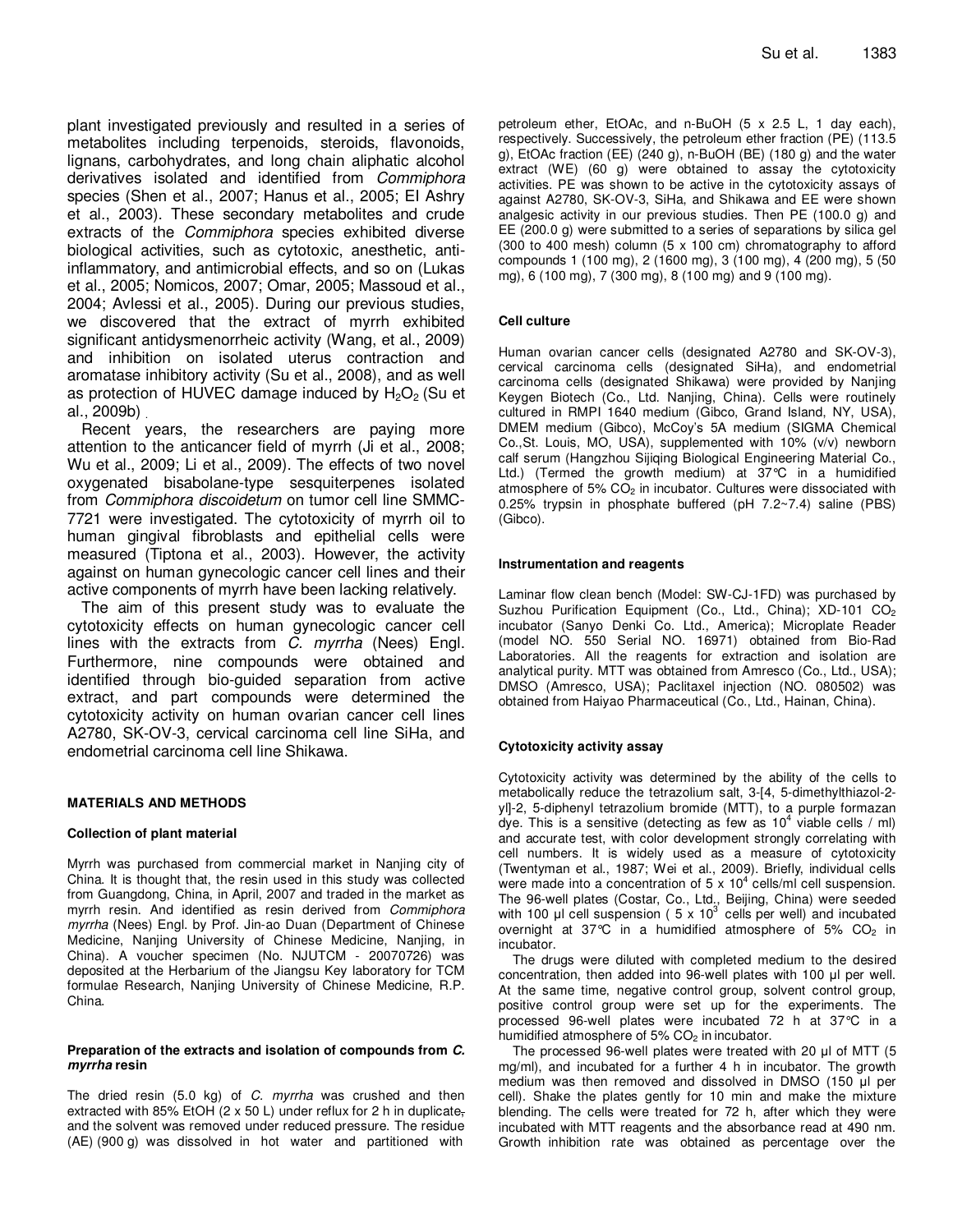

**Figure 1.** Chemical structures showing the relative configuration of compounds 1-9 isolated from the active extract of C. myrrha.

untreated control.

#### **Statistical analysis**

The results were expressed as inhibition ratio and  $IC_{50}$  (50%) concentration of inhibition) following by multiple comparisons test. The 50% concentration of inhibition  $(IC_{50})$  was calculated by regression analysis of IgC-inhibitory rate. In the MTT assay,  $IC_{50}$  is referred to as the drug concentration reduced to half of the absorbance (OD). It is equivalent with the average of the minimum lethal dose of the drug cultured cells. The data were performed with SPSS13.0 software. The  $IC_{50}$  is smaller the anti-proliferation activity is more significant.

# **RESULTS**

## **Identification of compounds 1-9**

Spectral analysis (UV, MS,  $1$ HNMR,  $13$ CNMR, HMBC, HMQC, mp, TLC) and comparison with literatures data allowed the identification of compounds 1-9 (Figure 1). Compounds 2, 4, 6 and 7 were isolated and elucidated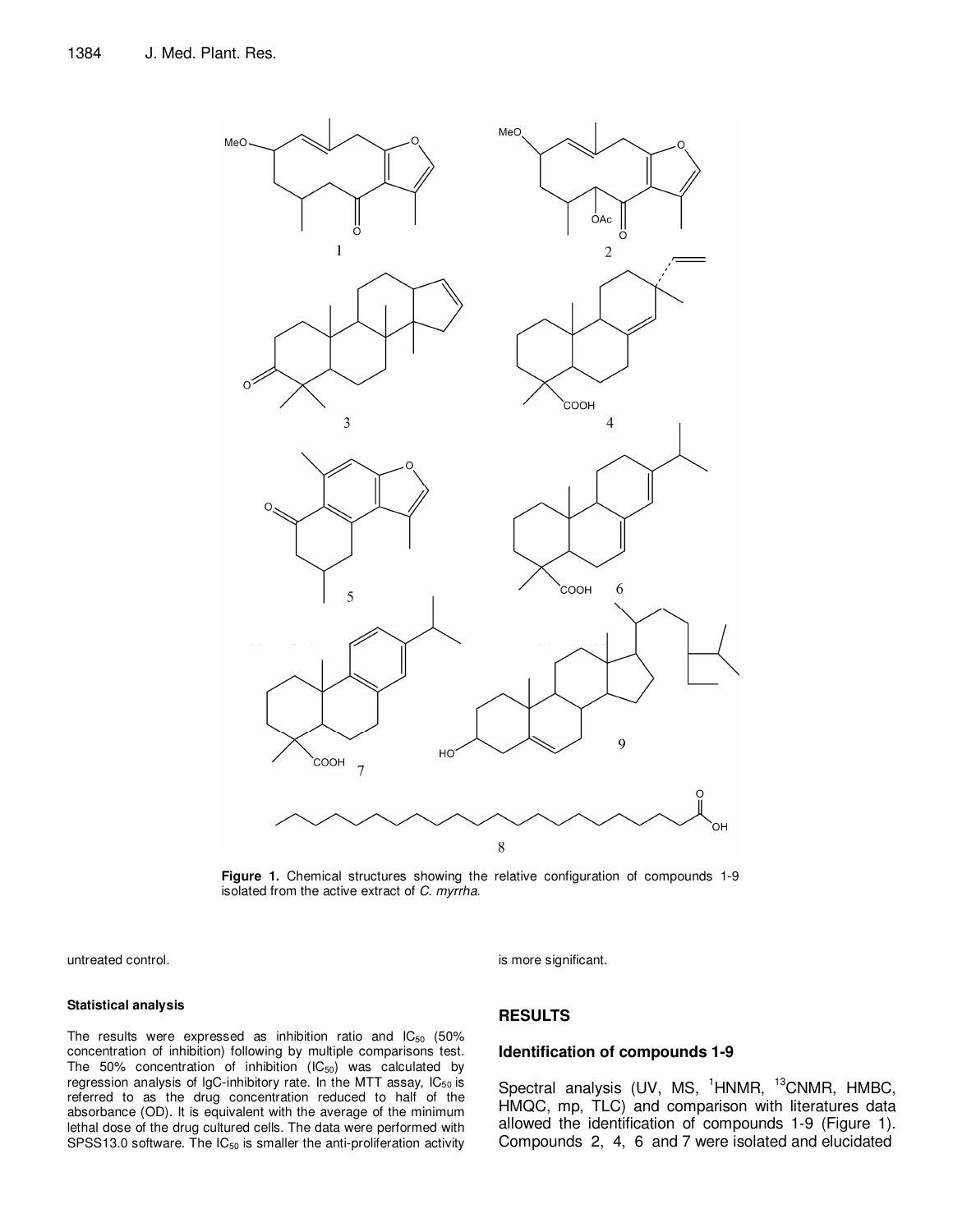| Substance/extracts | $IC_{50}$ |                |                |             |
|--------------------|-----------|----------------|----------------|-------------|
|                    | A2780     | <b>SK-OV-3</b> | <b>Shikawa</b> | <b>SiHa</b> |
| Control            |           |                |                |             |
| Taxol $(\mu M)$    | 12.84     | 13.38          | 13.44          | 13.98       |
| $AE$ ( $\mu$ g/ml) | 15.81     | 22.08          | 20.73          | 57.83       |
| PE (µg/ml)         | 26.91     | 38.72          | 26.63          | 32.20       |
| EE.                |           |                |                |             |
| <b>BE</b>          |           |                |                | -           |
| WE                 |           |                |                |             |
| C.2                |           |                |                |             |
| C.4                |           |                |                | ۰           |
| $C.6$ ( $\mu$ M)   | 46.89     | 60.86          | 64.36          |             |
| $C.7$ ( $\mu$ M)   | 35.97     | 26.93          | 36.18          |             |

**Table 1.** In vitro cytotoxicity activity of C. myrrha extracts and compounds 2, 4, 6 and 7 against human gynecological cancer cell lines.

Data are presented as  $IC_{50}$  values and 95% confidence intervals for human ovarian cancer cells A2780 and SK-OV-3, cervical carcinoma cells SiHa, and endometrial carcinoma cells Shikawa. Taxol was used as positive control. Experiments were performed in triplicate. AE (85% EtOH extract); PE (petroleum ether fraction); EE (EtOAc fraction); BE(n-BuOH fraction); WE(water fraction); C.2 (compound 2); C.4 (compound 4); C.6 (compound 6); C.7 (compound 7).

the chemical structures in our previous experiments (Su et al., 2009). They are namely 2 - methoxy - 5 - acetoxy furanogermacr -  $1(10)$  - en - 6 – one, sandaracopimaric acid, abietic acid, and dehydroabietic acid, respectively.

Compound 1 was obtained with white column (Pet/EtOAC); mp. 83~84 °C; EI-MS  $m/z$ : 262[M]<sup>+</sup> (100); molecular formula:  $C_{16}H_{22}O_{3}$ <sup>1</sup>H-NMR data (500MHz, CDCl<sub>3</sub>):  $\delta H$  (int, mult, J in Hz) 5.21 (1H, br d, 8.0, H-1), 4.00 (1H, dt, 8.9, 2.5, H-2), 1.74 (1H, m, 1.98, H-3), 2.42 (1H, m, H-4), 2.52 (2H, m, H-5), 3.21 (1H, m, H-9), 7.01 (1H, br s, H-12), 1.89 (3H, br s, H-13), 1.11 (3H,  $d$ , 7.0, H-14), 1.79 (3H,  $d$ , 1.2, H-15); <sup>13</sup>C – NMR data (500MHz, CDCl<sub>3</sub>)  $\delta$ (ppm): 133.5 (C-1), 74.6 (C-2),37.0 (C-3),25.3 (C-4), 50.5 (C-5), 202.7 (C-6), 119.7 (C-7), 151.5 (C-8), 38.3 (C-9), 133.5 (C-10), 126.0 (C-11), 137.4 (C-12), 8.3 (C-13), 21.9 (C-14), 18.1 (C-15), 55.5 (-OMe). By comparison of their spectral data with those reported in the literature (Dekebo et al., 2000), this compound was identified as 2-methoxy-8, 12 epoxygermacra-1 (10), 7, 11-trine-6- one.

Compound 3 was a white needle (Pet/EtOAC); mp.122~123°C; EI-MS  $m/z$ : 314[M]<sup>+</sup> (30), 94 (100); molecular formula:  $C_{22}H_{34}O$ ; <sup>1</sup>H-NMR data (500MHz,CDCl<sub>3</sub>) *δ*H (int, mult, J in Hz): 1.45 (m, H-1), 2.43 (m, H-2), 1.40 (m, H-5), 1.48 (m, H-6), 1.33 (m, H-7), 1.60 (m, H-7), 1.55 (m, H-9), 1.60 (m, H-11), 1.72 (m, H-12), 2.75 (m, H-13), 5.66 (m, H-16), 5.57 (m, H-17), 1.06 (s, H-18), 0.95 (s, H-19), 1.09 (s, H-20), 1.05 (s, H-21), 1.01 (br s, H-22); <sup>13</sup>C-NMR data (125MHz, CDCl3) *δ* (ppm): 39.8 (C-1), 34.2 (C-2), 218.2 (C-3), 47.6 (C-4), 55.5 (C-5), 19.8 (C-6), 34.8 (C-7), 39.8 (C-8), 50.3 (C-9), 37.1 (C-10), 22.4 (C-11), 23.9 (C-12), 47.8 (C-13), 53.0 (C-14), 39.9 (C-15), 130.1 (C-16), 134.1 (C-17), 17.9 (C-18), 15.8 (C-19), 26.8 (C-20), 21.1 (C-21), 17.1 (C-22). The above data compared with which in the literature (Provan et al., 1986) and the compound was identified as mansumbinone.

Compound 5 was a white column (EtOAC); EI-MS  $m/z$ :  $[M]^+$  228; molecuar formula:  $C_{15}H_{16}O_2$ ; <sup>1</sup>H-NMR data (500MHz,CDCl<sub>3</sub>) δH (int, mult, J in Hz): 2.34 (1H, m, H-3a), 2.73 (1H, m, H-3b), 2.34 (1H, m), 2.88 (1H, dd,  $J = 16.8$ , 10.4 Hz, H-5a), 3.54 (1H, dd,  $J = 16.8$ , 4.0 Hz, H-5b), 7.14 (1H, br, s), 7.33 (1H, br, s), 2.40 (3H, d,  $J =$ 1.2 Hz), 1.18 (3H, d,  $J = 6.1$  Hz), 2.71 (3H, br, s). The compound was identified as myrrhone by comparing with the literature (Zhu et al., 2003).

Compound 8 was obtained with white needle (Pet / EtOAC); mp. 81~82°C; EI - MS  $m/z$ : 340 [M]<sup>-</sup> (100); molecular formula:  $C_{22}H_{44}O_2$ ; By comparison of their spectral data with those reported in the literature, this compound was identified as docosanoic acid. Compound 9 was identified as *β*–sitosterin. The analysis of thin-layer chromatography was the same with the reference substance of *β*–sitosterin. Our previous experiments indicated that the structure of compounds 2, 4, 6 and 7 stated that the compounds inhibited HUVEC proliferation. Guided by the results of these previous experiments we tested the cytotoxicity activity of extracts and terpenes type compounds on human gynecologic cancer cell lines.

## **Cytotoxicity activity on cancer cells of extracts and compounds from C. myrrh**

The extracts and terpenes compounds isolated (Figure 1) from resin of C. myrrh were evaluated the cytotoxicity effects on four human gynecologic cancer cell lines, A2780, SK-VO-3, shilawa, and SiHa. In the cytotxocity assay (Table 1 and Figure 2), the AE fraction exhibited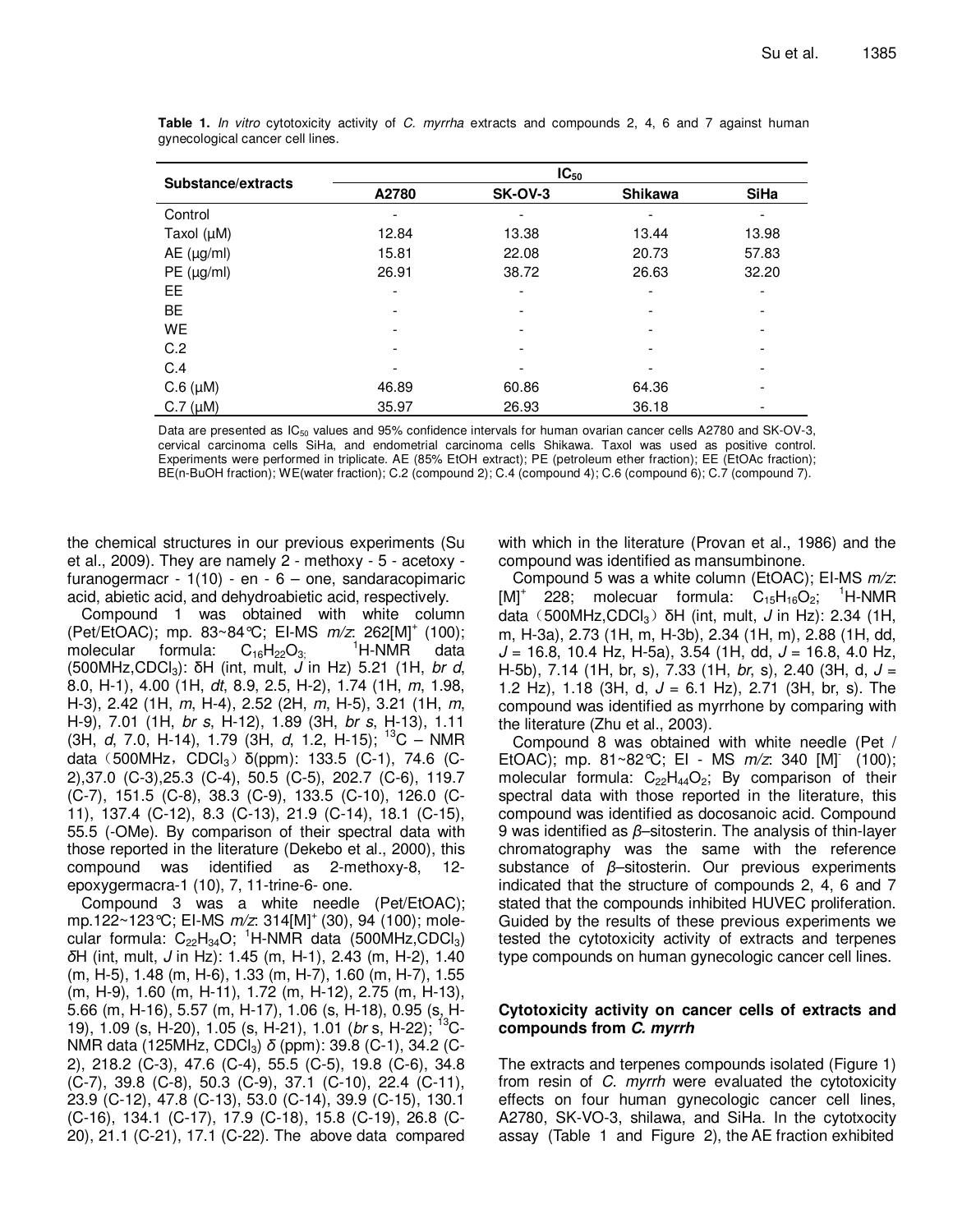

**Figure 2.** The cytotoxicity activity and dose-dependent relationship on four human gynecologic cancer lines of extracts of C. myrrha.

significantly inhibiting cell proliferation on the all four cell lines with dose-dependent relationship in vitro. At the concentration of 50 µg/ml, with the inhibited ratio of 81.85% on human ovarian cancer cells lines A2780. The IC<sub>50</sub>s of AE on A2780, SK-VO-3, shilawa, and SiHa were

15.81, 22.08, 20.73 and 57.83 µg/ml, respectively. The antiproliferative effect of PE on endometrial carcinoma cell lines (Shikawa) was more sensitive than AE. The IC<sub>50</sub>s of PE on A2780, SK-VO-3, shilawa, and SiHa were 26.90, 38.71, 26.63 and 32.20 µg/ml, respectively. The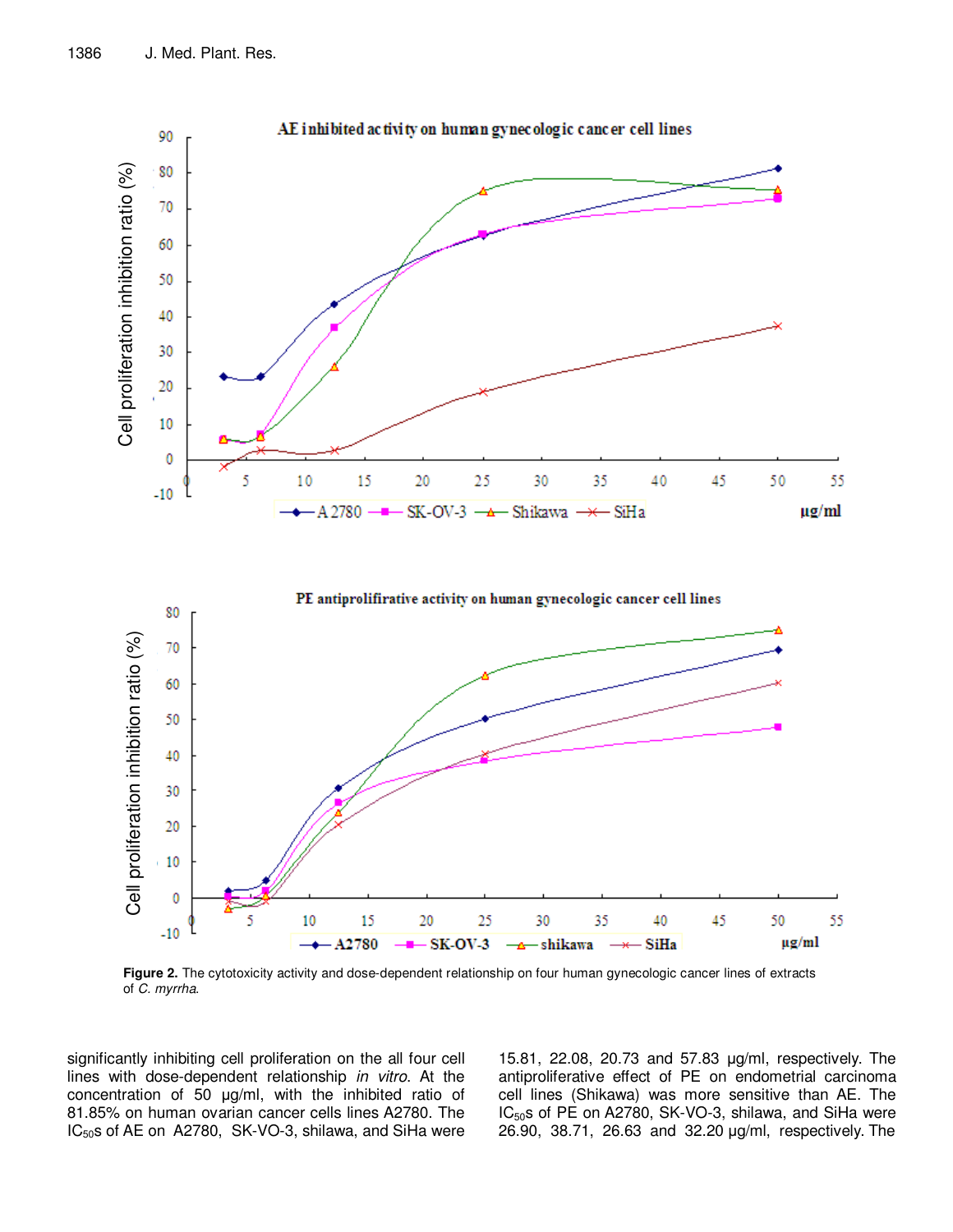AE and PE extracts of C. myrrha have inhibited proliferation of A2780, SK-OV-3, Shikawa, SiHa with dose-dependent in vitro. Furthermore, the data stated that the AE was the more sensitive and has stronger antiproliferative effects on A2780 cell lines than of PE, while PE extract was more sensitive and has more significant anticancer activity on Shikawa cell lines. While other fractions showed no obvious bioactivities on the described carcinoma cell lines. The observation cell morphology of four human gynecologic cancer cells also stated that AE was sensitive to A2780 cell growth and PE was sensitive to Shikawa cell growth and with the inhibited ratio of 81.85 and 75.23%, respectively.

The compounds 2, 4, 6 and 7 from PE of C. myrrh, in the concentration rage of 6.25 - 100 µM, were determined the antiprolifirative activity on described four cancer cell lines. The results (Table 1) elucidated that the compounds 6 and 7 significantly inhibited cancer cells proliferation of A2780, SK-VO-3, Shikawa, and SiHa cell lines, respectively. The compound 7 obviously inhibited SK-VO-3 cell growth with  $IC_{50}$  of 26.93  $µM$ . While the compound 6 significantly inhibited A2780 cell growth with  $IC_{50}$  of 46.89 µM. It was clear that the two compounds showed remarkably antiproliferative activity on human ovarian cancer cells with dose - dependent relationship (Figure 3). The cell morphology observation of four human gynecologic cancer cells also stated that compound 6 was more sensitive to A2780 cell growth and compound 7 was more sensitive to SK-VO-3 cell growth and with the inhibited ratio of 79.31 and 85.74%, respectively.

It can be seen from Table 1 and Figure 3 that all compounds showed no inhibiting effects on SiHa cell lines from cervical carcinoma cells. The compounds 6 and 7 showed mild inhibited effects on Shikawa cells with  $IC_{50}$  of 64.36 and 36.18  $µM$ , respectively.

# **DISCUSSION**

This study examined the cytotoxicity activity of extracts and purified components from *C. myrrha*. Myrrh is a traditional civilian herb, which has been used for treatment of tumor, some kinds of inflammatory, hurt diseases such as traumatic injury, and all kinds of pain in folk (Abdul-Ghani et al., 2009; Lemenih et al., 2004). However, its cytotoxicity activity on human gynecologic cancer cell lines and the bioactive components have never been precisely elucidated in spite of its increasing researches recently.

In this present paper, the cytotoxicity effects showed that the fat-soluble extracts and chemical components exhibited significant activities on four human gynecological cancer cell lines. Bio-guided isolation, nine chemical constituents were isolated from the active fraction of C. myrrha. The compounds 1-4, 6 and 7 are isolated from this genus for the first time, and they belong to sesquiterpene and diterpene acid type compounds. It was found that two compounds of diterpene resin acid, namely abietic acid and dehydroabietic acid, significantly inhibited proliferation of human ovarian cancer cell line A2780, and human ovarian cancer cell line SK-VO-3, with  $IC_{50}$  46.89 and 26.93  $µM$ , respectively. Actually, it was reported that the water extract of  $C$ . myrrha resin significantly inhibited cell growth of eight cancer cell lines of A549, LLC, Panc-1, Panc02, MCF-7, MCNeuA, PC-3 and LNCaP, and the inhibition ratio above 75% (Shoemaker et al., 2005). In addition, two germacranetype sesquiterpenes possessed antiproliferarive effects on prostatic cancer cell lines, and inhibited proliferation on colic cancer cell at high concentration (Ji et al., 2008). The cytotoxicity activity and active components of C. myrrha on human gynecologic cancer cell lines reported in this paper will provide evidences for the traditional therapy for some certain diseases. However, the environment of anticancer activity experiments in vitro is different from *in vivo*, the activity of these compounds and extracts need to be further validated by animal experiments.

The anticancer mechanisms from pervious researches mainly were associated with inhibiting growth of cancer cells, kill cancer cells, antiangiogenesis, immune-enhancing properties, and so on (Yang et al., 1998; Yan et al., 2009; Arunasree, 2010). It is known that myrrh possesses properties of activating blood circulation to dissipate blood stasis and antitumor. But the anticancer mechanisms of active components have never elucidated. Myrrh was used in clinic (for example: XIHUANGWAN) for treating liver cancer, cholangiocarcinoma, pancreatic cancer with significant activity. In this paper, we found diterpene resin acid was associated with antiproliferation on human gynecological cancer cell. These results corroborate the results of our previous experiments indicating that the diterpene resin acids compounds exhibited obvious inhibitory effects on HUVEC proliferation and implied that the antiproliferative activity on human gynecological cancer cell lines may be associate with their potential antiangiogenic properties. While the anticancer mechanisms of the components needed to be investigated.

# **ACKNOWLEDGEMENTS**

This work was supported by a National Natural Science Foundation of China (No. 30973885), a 2006 Key Research Project in Basic Science of Jiangsu College and University (NO. 06KJA36022), Natural Science Foundation for Young Scholars of Nanjing University of Chinese Medicine (NO. 09XZR15) and Scientific and Technological Program of Jiangsu Traditional Chinese Medicine (NO. LB09016). And this study was also supported by 2009' Program for New Century Excellent Talents by the Ministry of Education (NCET-09-0163), 2009' Program for Excellent Scientific and Technological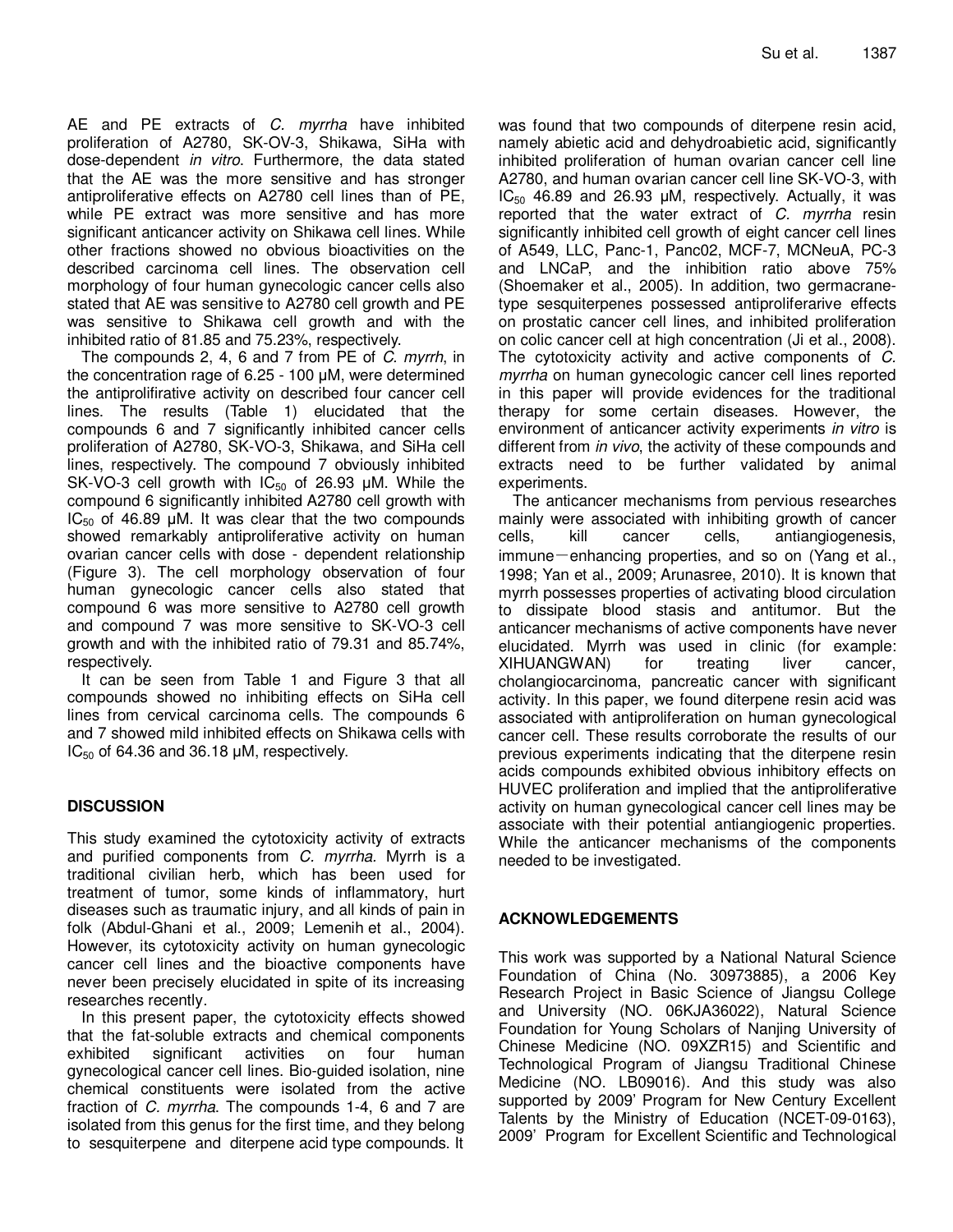

**Figure 3.** The cytotoxicity activity and dose-dependent relationship on four human gynecologic cancer lines of compound 6 and 7 from active fraction of C. myrrha.

Innovation Team of Jiangsu Higher Education.

This research was financially supported by Construction Project for Jiangsu Key Laboratory for High Technology Research of TCM Formulae (BM2010576), Construction Project for Jiangsu Engineering Center of Innovative Drug from Blood-conditioning TCM formulae.

#### **REFERENCES**

- Abdul-Ghani RA, Loutfy N, Hassan A (2009). Myrrh and trematodoses in Egypt: An overview of safety, efficacy and effectiveness profiles. Parasitol. Inter., 58(3): 210-214.
- Arunasree KM (2010). Anti-proliferative effects of carvacrol on a human metastatic breast cancer cell line, MDA-MB 231. Phytomedicine,